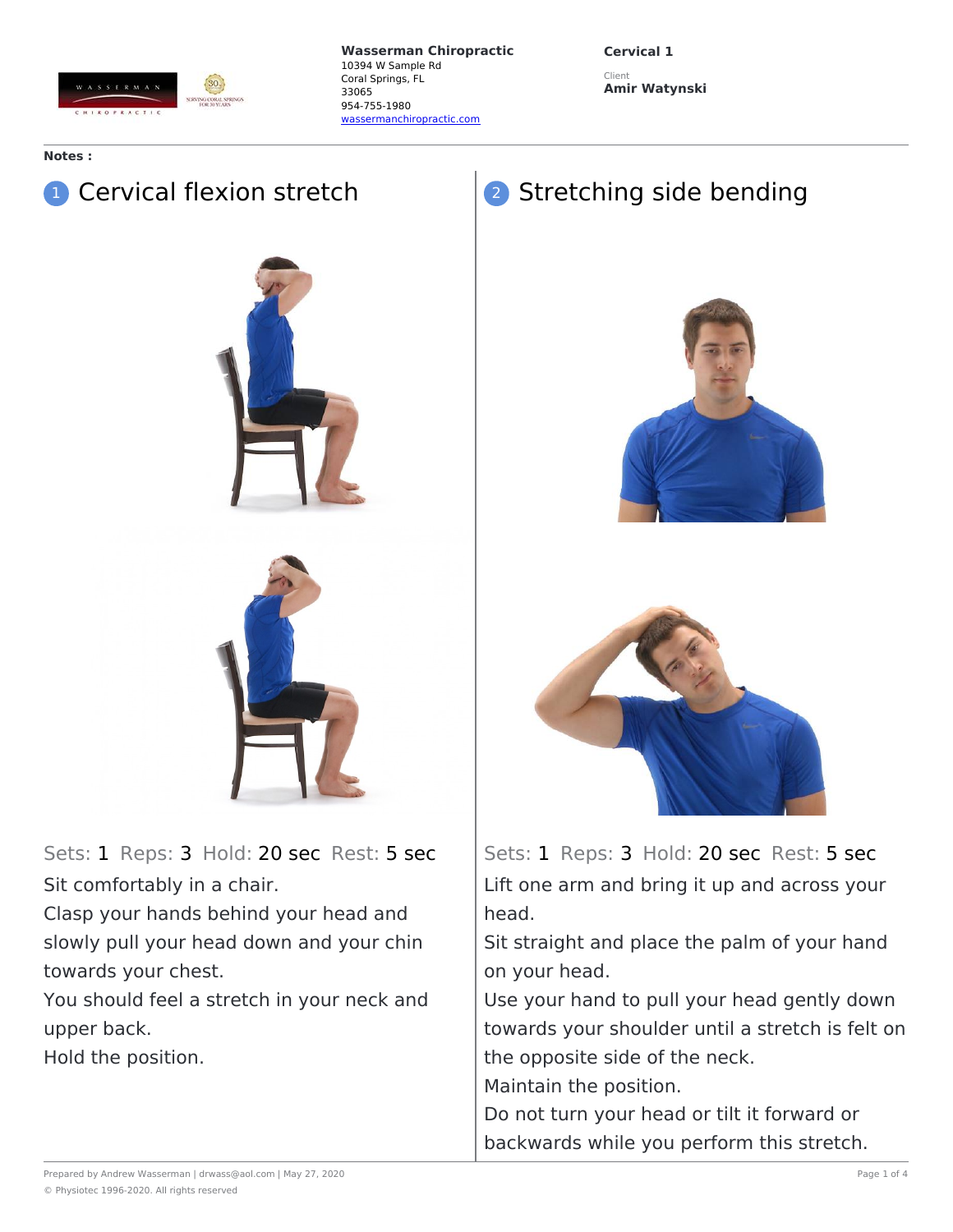

 $\bar{1}$ 

**Cervical 1**

Client **Amir Watynski**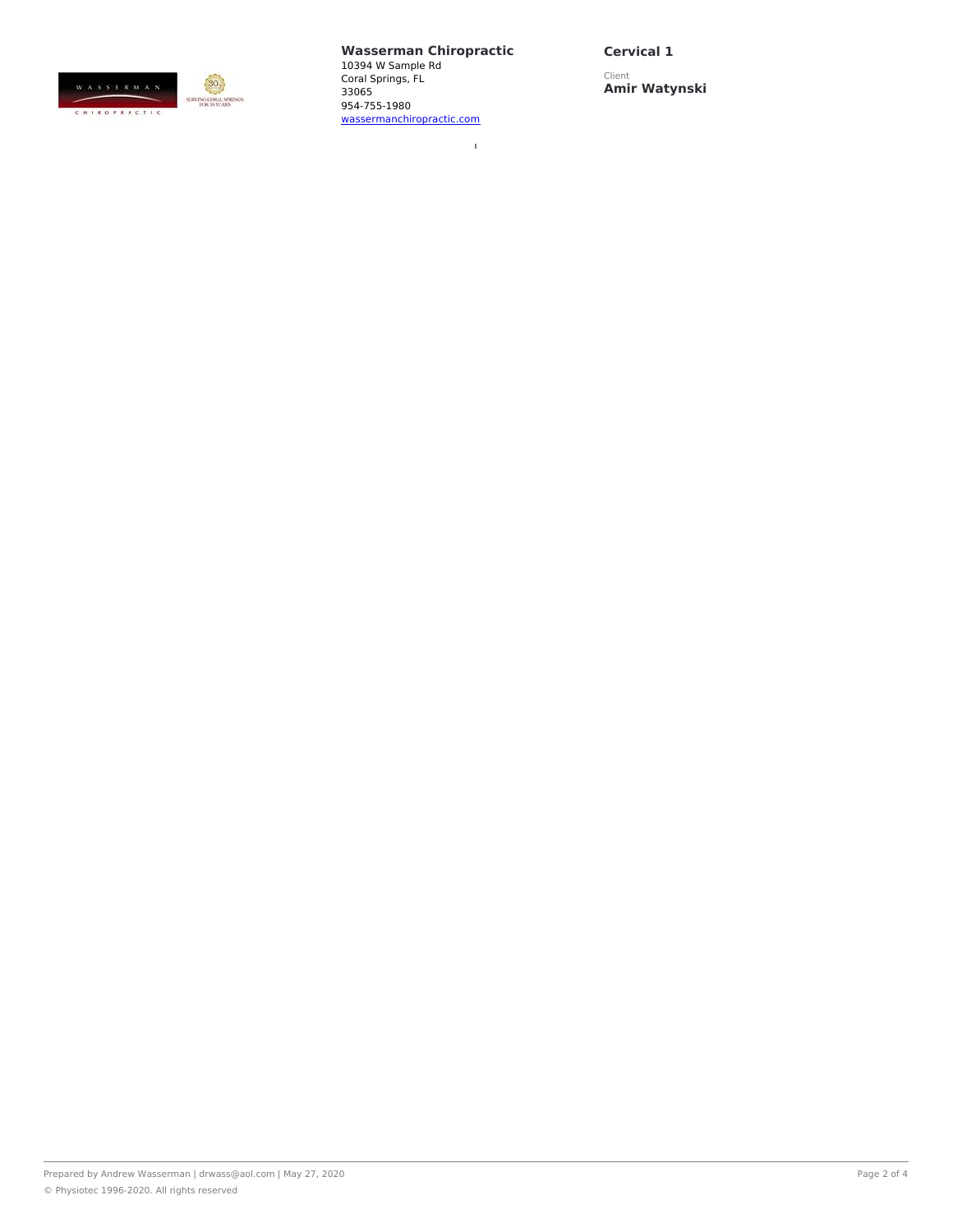

**Cervical 1** Client

**Amir Watynski**

## **Stretching levator scapula**





Sets: 1 Reps: 3 Hold: 20 sec Rest: 5 sec Sit tall on a straight chair.

Grab the bottom of the seat with your hand on the injured side to lower the shoulder by pulling down.

Tilt and turn your head to the opposite side. Nod head forward until a stretch is felt along side and back of neck.

Apply extra pressure (gently) with your hand to increase the stretch if needed. Hold the stretch and relax.





Sets: 1 Reps: 3 Hold: 20 sec Rest: 5 sec Sit tall with a good posture and a neutral spine (shoulders back, chest lifted, no forward head posture).

Tuck your chin and rotate the head and as the pain subsides, apply overpressure with your hand.